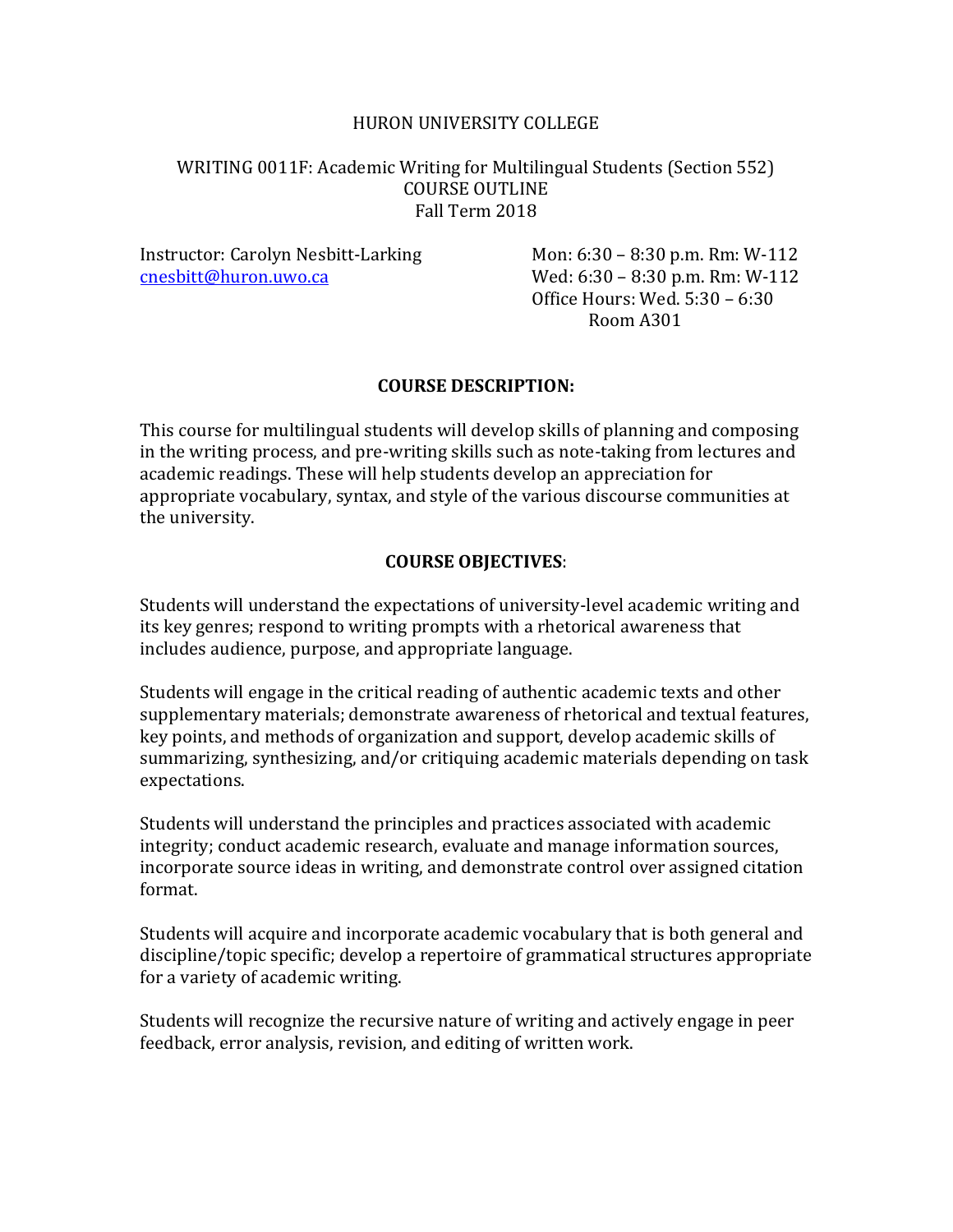#### **COURSE METHODS**:

Course context will include lecture material, large group discussion, small group and individual active writing workshops, peer review activities, and comprehension testing.

#### **ASSESSMENT:**

Class participation (15%) (4 – 5% each) Reading Comprehension Tests (20%) Test Dates: Oct. 3, Oct. 22, Oct. 31, Nov. 12 Summary Test (15%) (Oct. 17) Draft Thesis Statement and Essay Outline (10%) (Oct. 24) Final Thesis Statement (10%) (Nov. 14) In-class Peer Review (10%) (Nov. 26) Final Essay (20%) (Dec. 03)

**Required Text**: Lucia Engkent *Skill Set: Strategies for Reading and Writing in the Canadian Classroom*, Oxford University Press, Toronto, Ontario, (Third Edition), 2016.

Available in Western Bookstore.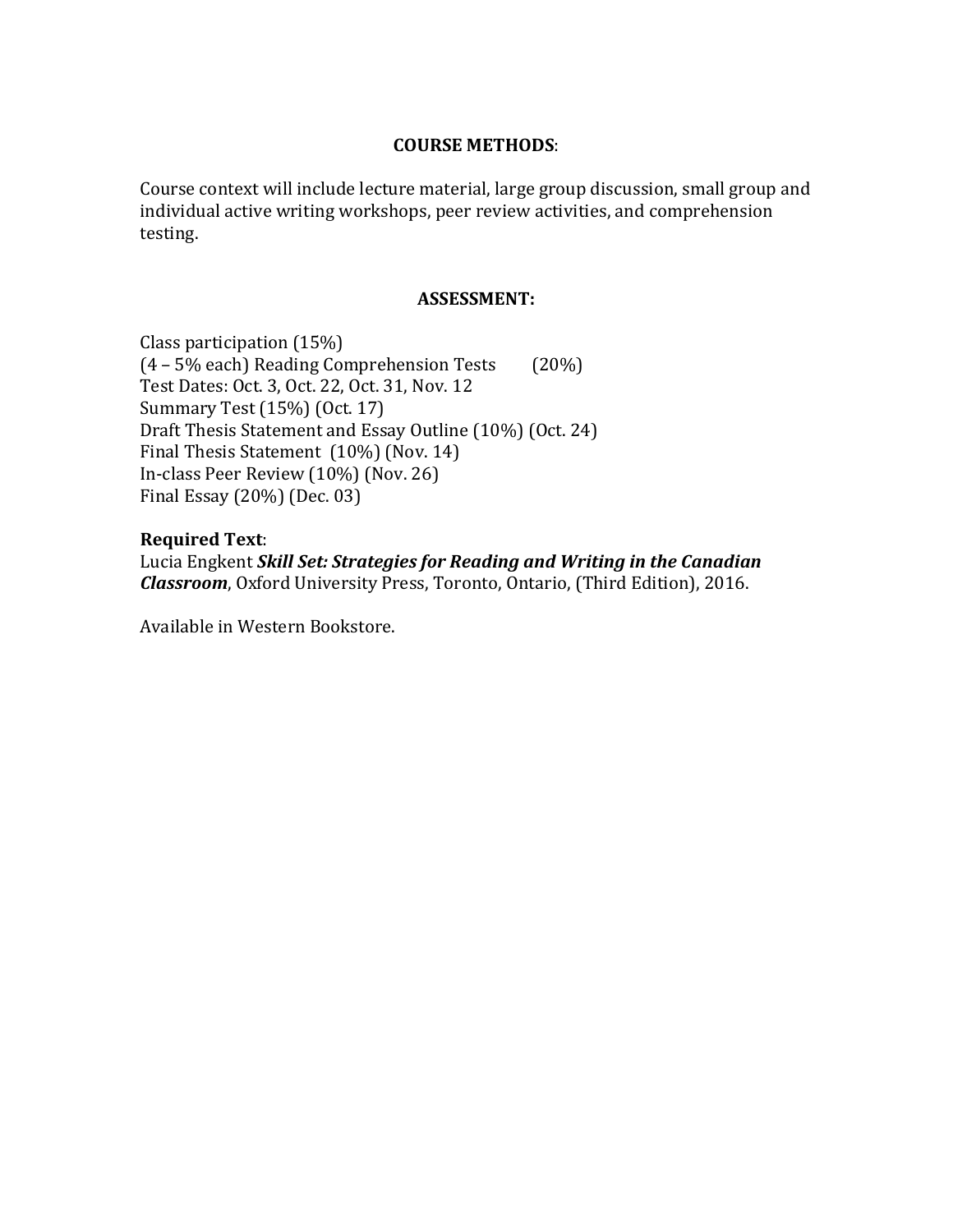# **COURSE SCHEDULE:**

| Week                                            | Monday                                  | Wednesday                                     |
|-------------------------------------------------|-----------------------------------------|-----------------------------------------------|
| 1                                               | Introduction to course objectives,<br>➤ | <b>Understanding the Writing Process</b><br>➤ |
| September 10 - 12                               | policies, class assignments.            | From Idea to Final Product                    |
|                                                 | Introduction to course text<br>➤        | $\checkmark$ Homework:                        |
|                                                 |                                         | Read Unit_1: Writing Skills                   |
| $\overline{2}$                                  | Review: Unit 1                          | Writing Workshop                              |
| September 17 - 19                               |                                         | "A Global Warming Deal to Do Nothing          |
|                                                 | Spotlight On:                           | Still Possible" $(p. 14 - 16)$                |
|                                                 | Writing skills and the writing process; |                                               |
|                                                 | How writing is evaluated.               | $\checkmark$ Homework:                        |
|                                                 |                                         | Read Unit 2: Vocabulary Skills                |
|                                                 |                                         |                                               |
| 3                                               | Review: Unit 2                          | Spotlight On:                                 |
| September 24 - 26                               |                                         | Unit 2: Vocabulary skills                     |
|                                                 | Spotlight On:                           | Understand principles such as collocation     |
|                                                 | Understand principles such as           | and connotation                               |
|                                                 | collocation and connotation             | Identify nouns, verbs, adjectives, and        |
|                                                 | Identify nouns, verbs, adjectives, and  | adverbs                                       |
|                                                 | adverbs                                 | Develop sound vocabulary learning             |
|                                                 | Develop sound vocabulary learning       | strategies                                    |
|                                                 | strategies                              |                                               |
|                                                 |                                         | Ex. $2.1 - 2.11$ (continued)                  |
|                                                 | Ex. $2.1 - 2.11$                        |                                               |
|                                                 |                                         | $\checkmark$ Homework:                        |
|                                                 |                                         | Read Unit 3: Sentence Writing Skills          |
| 4                                               | Review: Unit 3                          | Review: Unit 8                                |
| October 01 - 03                                 |                                         |                                               |
|                                                 | Spotlight On:                           | <b>Reading Comprehension Test #1 (5%)</b>     |
|                                                 | Basic components of sentences           |                                               |
|                                                 |                                         | $\checkmark$ Homework:                        |
|                                                 | $\checkmark$ Homework:                  | Read Unit 6: Rhetorical Skills                |
|                                                 | Read Unit 8: Reading Skills             |                                               |
| NO CLASSES WEEK OF OCTOBER 08 - 13 - STUDY WEEK |                                         |                                               |
| 5                                               | Review: Unit 6                          | Review: Unit 8                                |
| October 15 - 17                                 |                                         |                                               |
|                                                 | Spotlight On:                           | Spotlight On:                                 |
|                                                 | Basic structure of essays; different    | Identifying thesis, referring to author       |
|                                                 | modes of rhetorical styles              | correctly, quoting, and referencing           |
|                                                 | Group Activity: Choosing an Essay       | <b>Summary Test Due (15%)</b>                 |
|                                                 | Topic (p. 131)                          | $\checkmark$ Homework:                        |
|                                                 |                                         | Read Unit 4: Paragraph Writing Skills         |